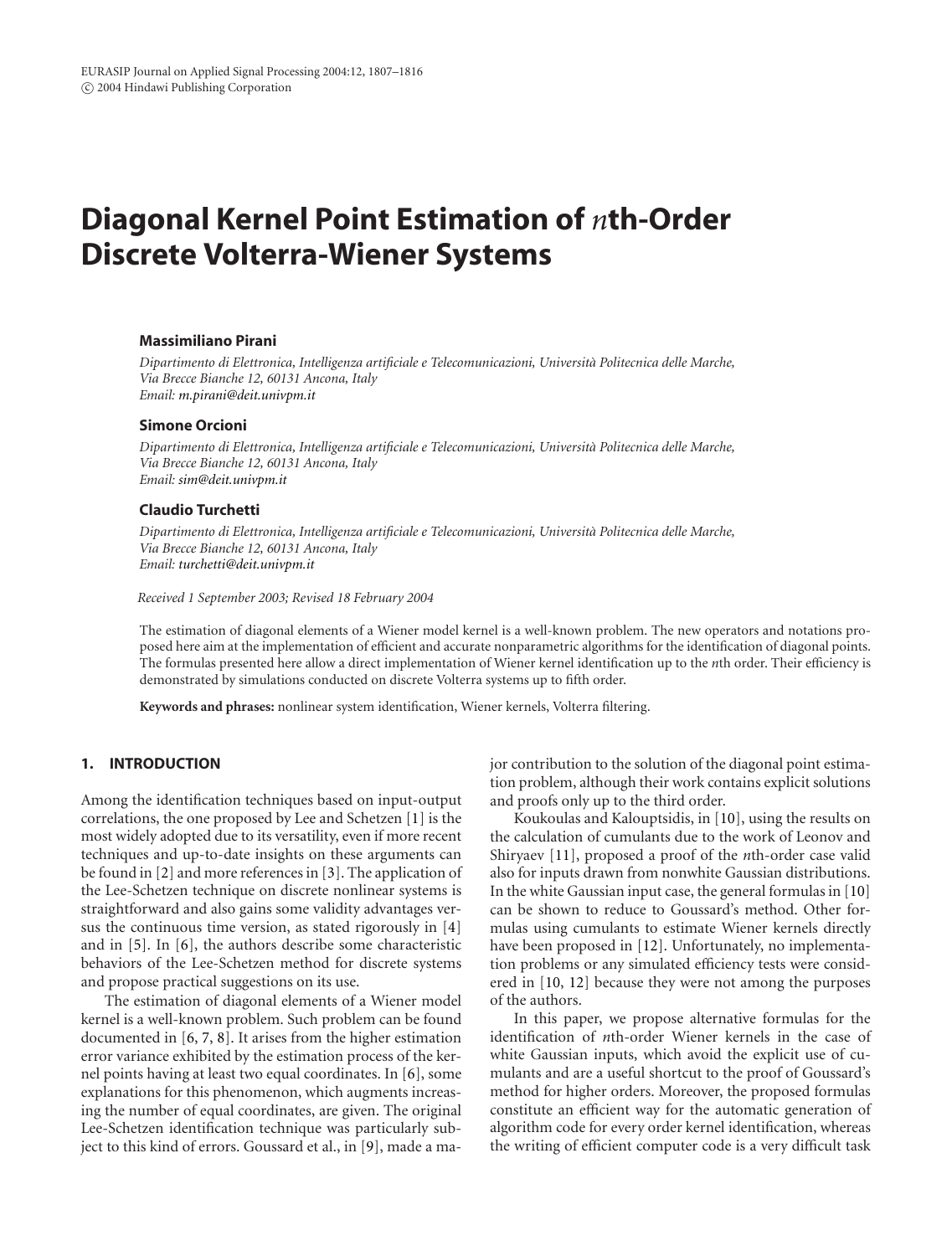as the kernel order increases. Some results on implementation tests are supplied to show the efficiency of the proposed method.

#### **2. THE LEE-SCHETZEN METHOD**

The Volterra series constitute a model for systems which yield generalized Taylor series expansions [\[1](#page-9-0)]. Under appropriate system class requirements [\[1,](#page-9-0) [2,](#page-9-1) [4,](#page-9-3) [13](#page-9-12), [14](#page-9-13), [15,](#page-9-14) [16](#page-9-15), [17](#page-9-16), [18\]](#page-9-17), the input/output relationship for a discrete-time causal timeinvariant nonlinear system can be expressed as

<span id="page-1-0"></span>
$$
y(n) = h_0 + \sum_{m=1}^{\infty} \sum_{\tau_1, ..., \tau_m \ge 0}^{\infty} h_m(\tau_1, ..., \tau_m) \prod_{j=1}^{m} x(n - \tau_j).
$$
 (1)

To enhance model convergence and to allow identification by Lee-Schetzen method, the series [\(1\)](#page-1-0) must be rearranged in terms of nonhomogeneous *G* operators [\[1](#page-9-0), [2\]](#page-9-1). An operator is said to be a Wiener *G* operator if it satisfies the following definitions and conditions [\[1](#page-9-0), [2\]](#page-9-1):

$$
G_p[k_{p(p)}, k_{p-1(p)}, \ldots, k_{0(p)}; x(n)]
$$
  
=  $k_{0(p)} + \sum_{r=1}^p \sum_{\tau_1=0}^{\infty} \cdots \sum_{\tau_r=0}^{\infty} k_{r(p)}(\tau_1, \ldots, \tau_r)$  (2)  
 $\times x(n - \tau_1) \cdots x(n - \tau_r),$ 

$$
E\{H_m[h_m; x(n)]G_r[k_{r(r)}, k_{r-1(r)}, \dots, k_{0(r)}; x(n)]\} = 0, \quad (3)
$$

for  $m < r$ ,  $n = 0, 1, 2, \ldots; k_p \triangleq k_{p(p)}$  is the Wiener kernel of *p*th order; *Hm* is a homogeneous *m*th-order Volterra operator, defined as

$$
H_m[h_m; x(n)]
$$
  
= 
$$
\sum_{\tau_1,\ldots,\tau_m=0}^{\infty} h_m(\tau_1,\ldots,\tau_m)x(n-\tau_1)\cdots x(n-\tau_m),
$$
 (4)

where  $x(n)$  must be a zero-mean Gaussian white process (i.e., an independent identically distributed (i.i.d.) sequence from a zero-mean Gaussian distribution) with  $E\{x(n)x(n + t)\}$ *Aδ*(*t*), where  $E\{\cdot\}$  is the statistical expectation operator,  $\delta(t)$ is the unitary impulse sequence, and *A* is the second-order moment of the input *x*.

The Lee-Schetzen method for nondiagonal point estimation of a *p*th-order Wiener kernel is described by [\[1,](#page-9-0) [6](#page-9-5)]:

$$
k_p(\sigma_1, ..., \sigma_p)
$$
  
= 
$$
\frac{1}{p!A^p} E\{y(n)x(n-\sigma_1) \cdots x(n-\sigma_p)\}.
$$
 (5)

For the diagonal point case, a more complicated form is needed to account for the lower-order kernel contributions. The exact expressions for the second- and third-order Wiener kernels are [\[1\]](#page-9-0)

$$
2!A^{2}k_{2}(\sigma_{1},\sigma_{2}) = E\{y(n)x(n-\sigma_{1})x(n-\sigma_{2})\} - Ak_{0}\delta_{\sigma_{1}\sigma_{2}},
$$
  
\n
$$
3!A^{3}k_{3}(\sigma_{1},\sigma_{2},\sigma_{3}) = E\{y(n)x(n-\sigma_{1})x(n-\sigma_{2})x(n-\sigma_{3})\} - A^{2}(k_{1}(\sigma_{1})\delta_{\sigma_{2}\sigma_{3}} + k_{1}(\sigma_{2})\delta_{\sigma_{1}\sigma_{3}} + k_{1}(\sigma_{3})\delta_{\sigma_{1}\sigma_{2}}),
$$
\n(6)

where  $\delta_{\sigma_i \sigma_j} \triangleq \delta(\sigma_i - \sigma_j)$  is the unitary impulse sequence delayed by  $\sigma_i - \sigma_j$ . For higher orders, this kind of explicit expression becomes unwieldy, due to the great number of correction terms in the diagonal point case. To overcome this difficulty, Lee and Schetzen [\[1](#page-9-0)] proposed the general identification formula [\[1](#page-9-0), [6\]](#page-9-5)

<span id="page-1-1"></span>
$$
k_p(\sigma_1,\ldots,\sigma_p) = \frac{1}{p!A^p} E\bigg\{ \bigg( y(n) - \sum_{m=0}^{p-1} G_m[k_m; x(n)] \bigg) \times x(n - \sigma_1) \cdots x(n - \sigma_p) \bigg\},\tag{7}
$$

<span id="page-1-3"></span>where  $G_m[k_m; x(n)]$  is the *m*th *G*-functional of the white Gaussian input  $x(n)$  [\[1](#page-9-0), [2,](#page-9-1) [6](#page-9-5)]. Unfortunately, this way of proceeding results in poor performances of the identification algorithm. In a practical situation, the limitations due to the finite length of input sequences and the departure from ideal statistical properties bias the identification procedure. In the implementation of [\(7\)](#page-1-1), the identification errors of every point of the lower-order identified kernels are summed up by the *Gm* operator and they all contribute to the output error. On the contrary, only pointwise lower-order kernel errors affect expressions like [\(6\)](#page-1-2). Indeed, we found that the development of *n*th-order compact expressions of the form [\(6\)](#page-1-2) leads to some implementation advantages, while the numerical results remain the same with respect to the method of Goussard et al. in [\[9\]](#page-9-8) which featured a similar kind of improvement of the original Lee-Schetzen method.

## **3. EFFICIENT** *n***TH-ORDER FORMULAS FOR THE IDENTIFICATION OF DIAGONAL POINTS**

In the major literature concerning the identification of Volterra systems, the examples supplied often do not exceed the third order. This is due to the fact that the identification algorithms become very cumbersome for higher orders. To extend the identification algorithms to higher orders in an easy way, we introduced new notations and operators which permit to handle, in a short and recursive form, the complicated expressions involved by algorithm generation. Actually, a manual generation of the code may be a very tedious and difficult task still for relatively low-order problems.

#### *3.1. Preliminaries*

Let *M* be a set of *m* distinct naturals,  $Q \subseteq M$ , and  $q = |Q|$ and  $m = |M|$  the cardinalities of *Q* and *M*, respectively. If **P**(*M*) is the power set of *M* (i.e., the set of all subsets of *M*) and **M** is the set of all *n*-tuples of formal variables of integer values, a relationship between the elements of **P**(*M*) and **M** follows:

$$
\sigma: \mathbf{P}(M) \longrightarrow \mathbf{M},\tag{8}
$$

<span id="page-1-2"></span>such that  $\sigma(Q) = (\sigma_{i_1}, \ldots, \sigma_{i_q}) \in M$ , where  $Q \subseteq P(M)$ ,  $i_j \in$  $Q, j = 1, \ldots, q.$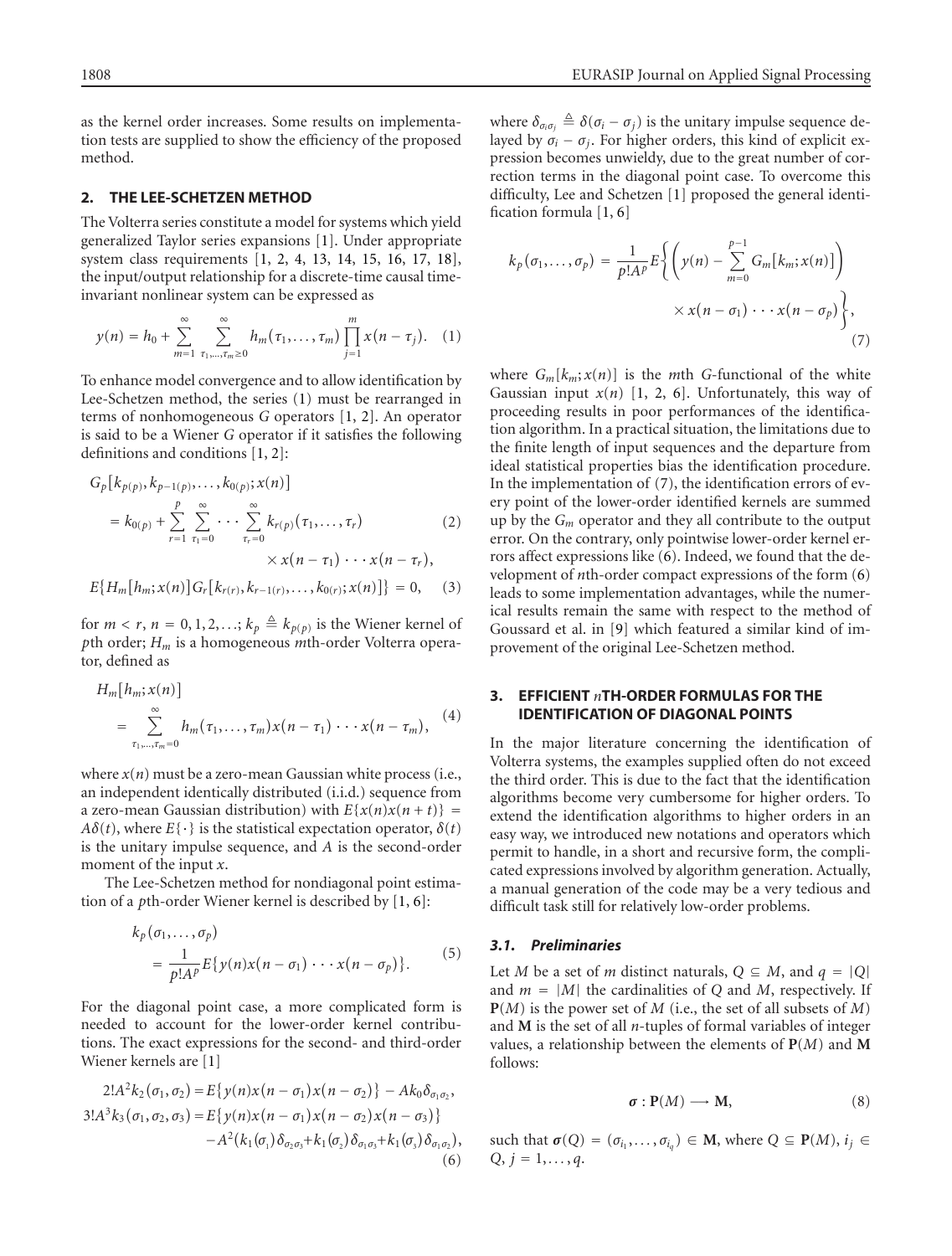Furthermore, it will come in handy to define  $\bar{\sigma}^M(Q)$  =  $\sigma$ (*M*−*Q*) as the function  $\sigma$  applied to the complementary set of *Q* with respect to *M*. Also, it will be necessary to generalize the definition of a *q*th-order Wiener kernel in the following way:

<span id="page-2-12"></span>
$$
k(\sigma(Q)) \triangleq k_q(\sigma_{i_1},\ldots,\sigma_{i_q}),
$$
\n(9)

with  $Q \neq \emptyset$  and  $k(\sigma(\emptyset)) \triangleq k_0$ , where  $k_0$  is the Wiener zeroth-order kernel. Moreover, we define

$$
D[x(n);\sigma(Q)] = x(n - \sigma_{i_1}) \cdots x(n - \sigma_{i_q}), \qquad (10)
$$

with  $Q \neq \emptyset$ , and  $D[x(n);\sigma(\emptyset)] = 1$ .

We now give a definition analogous to that given by Schetzen for the homonym  $\sum \prod$  operator in [\[1](#page-9-0)]. For our purposes, the operator  $\Sigma \prod$  will be redefined as

<span id="page-2-4"></span>
$$
\sum \prod \sigma(Q) \triangleq A^{-q/2} \sum \prod \text{Lee-Schetzen}
$$
  
=  $A^{-q/2} E\{D[x(n); \sigma(Q)]\}.$  (11)

In [\[1\]](#page-9-0), Schetzen reported that when  $x(n)$  is a stationary zero-mean jointly Gaussian random sequence  $E\{D[x(n); \sigma(Q)]\} = 1$ , when  $q = 0$ ,  $E\{D[x(n); \sigma(Q)]\} = 0$ for odd *q* and it is equal to the sum of products of factors  $E{x(n - \sigma_i)x(n - \sigma_j)}$  with *i*, *j* ∈ *Q* for even *q*, resulting from all completely distinct ways of partitioning the set  ${x(n - \sigma_h)}$ :  $h \in Q$ } into pairs. If  $x(n)$  is white Gaussian, under the ergodicity hypothesis, it holds that  $E\{x(n - \sigma_i)x(n - \sigma_j)\} = A\delta_{\sigma_i\sigma_j}$ .

In particular, for  $q = 0$ , we have  $\sum \prod (\emptyset) = 1$ , and for  $q = 2$  and  $q = 4$ , we have, respectively,

$$
\sum \prod (\sigma_{i_1}, \sigma_{i_2}) \triangleq \frac{1}{A} E\{D[x(n); \sigma(\{i_1, i_2\})]\} = \delta_{\sigma_{i_1}\sigma_{i_2}},
$$
\n
$$
\sum \prod (\sigma_{i_1}, \sigma_{i_2}, \sigma_{i_3}, \sigma_{i_4}) \triangleq \frac{1}{A^2} E\{D[x(n); \sigma(\{i_1, i_2, i_3, i_4\})]\}
$$
\n
$$
= \delta_{\sigma_{i_1}\sigma_{i_2}} \delta_{\sigma_{i_3}\sigma_{i_4}} + \delta_{\sigma_{i_1}\sigma_{i_3}} \delta_{\sigma_{i_2}\sigma_{i_4}} + \delta_{\sigma_{i_1}\sigma_{i_4}} \delta_{\sigma_{i_2}\sigma_{i_3}}.
$$
\n(12)

A new operator  $\sum_{\Pi}$  will now be introduced as

<span id="page-2-3"></span>
$$
\sum_{\Pi}^{M} f(\boldsymbol{\sigma}(Q); \cdot) \stackrel{\triangle}{=} \sum_{i=1}^{r} \Big[ f(\boldsymbol{\sigma}(Q_i); \cdot) \sum \prod \boldsymbol{\overline{\sigma}}^{M}(Q_i) \Big], \quad (13)
$$

where  $r = \binom{m}{q}$ ,  $Q \subseteq M$ ,  $Q_i$  are all the subsets generated by the combinations of *q* elements chosen from *M*, and *f* is a symmetrical mapping with respect to  $\sigma(Q)$ . In particular, it holds that

$$
\sum_{\Pi}^{M} f(\boldsymbol{\sigma}(Q); \cdot) = \sum_{\Pi}^{M} f(\boldsymbol{\sigma}(Q_i); \cdot), \quad 1 \leq i \leq r, \qquad (14)
$$

$$
\sum_{\Pi}^{M} f(\boldsymbol{\sigma}(\emptyset);\cdot) = f(\boldsymbol{\sigma}(\emptyset);\cdot) \sum \prod \boldsymbol{\sigma}(M), \qquad (15)
$$

<span id="page-2-2"></span><span id="page-2-1"></span>
$$
\sum_{\Pi}^{M} f(\boldsymbol{\sigma}(M); \cdot) = f(\boldsymbol{\sigma}(M); \cdot). \tag{16}
$$

The properties [\(14\)](#page-2-0), [\(15\)](#page-2-1), and [\(16\)](#page-2-2) are trivially verified using definitions [\(13\)](#page-2-3) and [\(11\)](#page-2-4).

## *3.2. Formulas for mth-order Wiener kernel estimation*

From the above definitions, we have derived the following general formulas for the *m*th-order kernel estimates:

<span id="page-2-6"></span>
$$
E\{y(n)D[x(n);\sigma(M)]\}
$$
  
=  $\sum_{h=0}^{\lfloor m/2 \rfloor} (m-2h)! A^{m-h} \sum_{\Pi}^{M} k(\sigma(\{i_1,\ldots,i_{m-2h}\})),$  (17)

from which

<span id="page-2-5"></span>
$$
m!A^{m}k(\sigma(M))
$$
  
=  $E\{y(n)D[x(n);\sigma(M)]\}$   

$$
- \sum_{h=1}^{\lfloor m/2 \rfloor} (m-2h)!A^{m-h} \sum_{\Pi}^{M} k(\sigma(\{i_1,\ldots,i_{m-2h}\})),
$$
 (18)

where  $\lfloor (\cdot) \rfloor$  denotes the integer part of  $(\cdot)$ . The formulas just presented allow the *m*th-order Wiener kernel to be identified. Note that for  $m = 2, 3$  they reduce to [\(6\)](#page-1-2). In the diagonal points, the estimation will be improved with respect to the classical Schetzen technique referred to here by [\(7\)](#page-1-1). It must be noted that a real improvement is obtained only when the expectations are assessed by averages on finite-length sequences, as it is unavoidable in practice. A proof for [\(18\)](#page-2-5) can be found in [Appendix A.](#page-5-0)

## <span id="page-2-11"></span>*3.3. Explicit generalization of Goussard's method to mth order*

As previously pointed out, an improvement in the estimation of diagonal elements was also obtained by Goussard et al. [\[9\]](#page-9-8). Although they proposed a method for the improvement of the diagonal points estimation, which is in principle analogous to the idea which resides behind the development of [\(17\)](#page-2-6) and [\(18\)](#page-2-5), in [\[9\]](#page-9-8) they demonstrated only the expressions up to the third order. Actually, we aimed at the generalization of those formulas and proofs for higher orders in a compact and handy way.

It can be proved (see [Appendix B\)](#page-7-0) that the *m*th-order version of the original Goussard formulas assumes the following form:

$$
m!A^m k(\sigma(M)) = E\{y(n)\Psi[x(n);\sigma(M)]\},\qquad(19)
$$

where the operator Ψ is defined as

<span id="page-2-9"></span><span id="page-2-8"></span><span id="page-2-7"></span>
$$
\Psi[x(n); \sigma(\emptyset)] = 1, \tag{20}
$$

$$
\Psi[x(n);\sigma(M)] = \sum_{h=0}^{\lfloor m/2 \rfloor} (-1)^h A^h \sum_{\Pi}^{M} D[x(n);\sigma(\{i_1,\ldots,i_{m-2h}\})].
$$
\n(21)

<span id="page-2-0"></span>We also propose a recursive form of formula [\(21\)](#page-2-7) which can be useful for generating the code which computes Ψ for higher orders:

<span id="page-2-10"></span>
$$
\Psi[x(n);\sigma(M)] = D[x(n);\sigma(M)]
$$
  

$$
- \sum_{h=1}^{\lfloor m/2 \rfloor} A^h \sum_{\Pi}^M \Psi[x(n);\sigma(\{i_1,\ldots,i_{m-2h}\})].
$$
  
(22)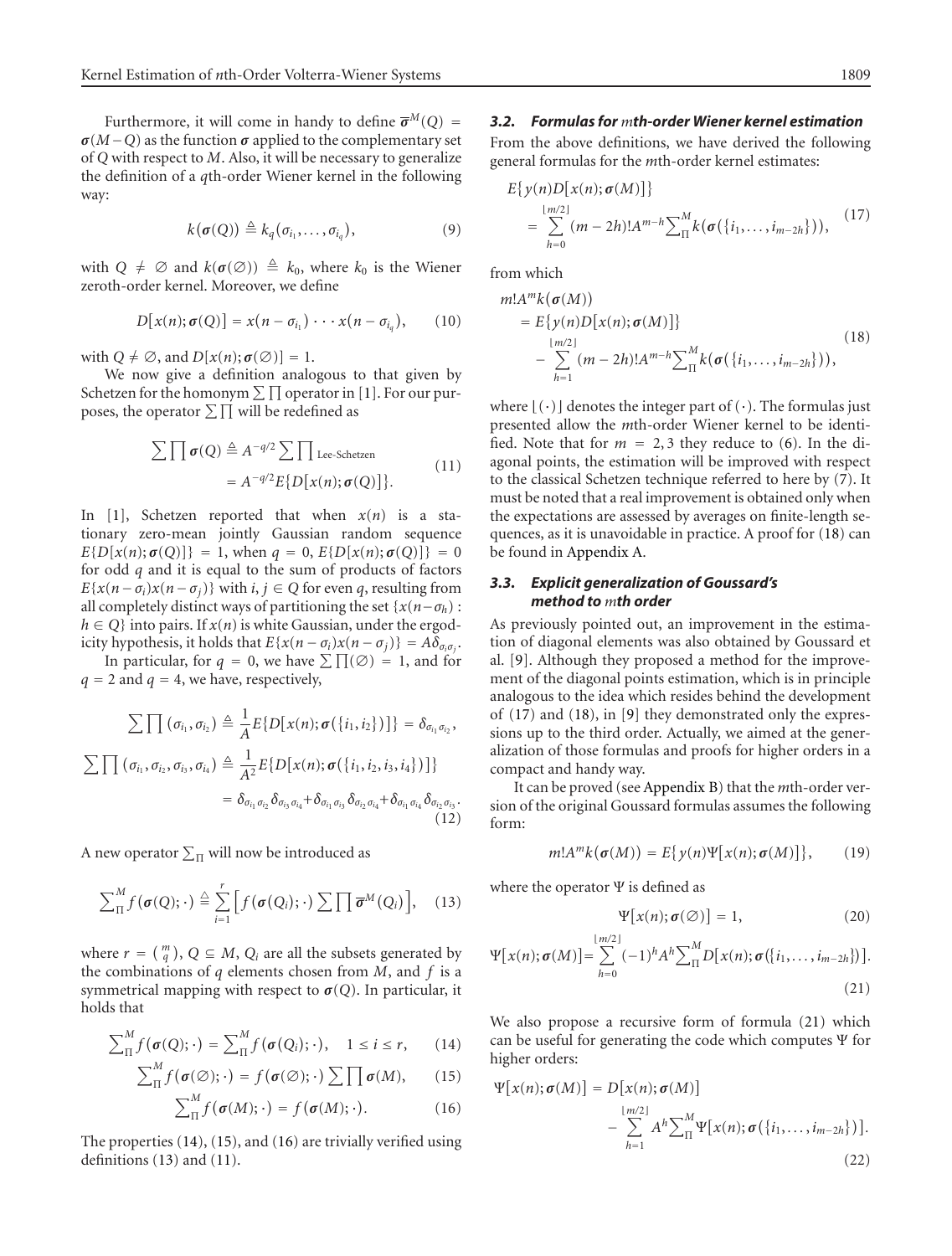<span id="page-3-0"></span>The preceding formula can also be given in a more compact implicit form:

$$
D[x(n);\boldsymbol{\sigma}(M)] = \sum_{h=0}^{\lfloor m/2 \rfloor} A^h \sum_{\Pi}^M \Psi[x(n);\boldsymbol{\sigma}(\{i_1,\ldots,i_{m-2h}\})].
$$
\n(23)

A proof for [\(19\)](#page-2-8), [\(20\)](#page-2-9), [\(21\)](#page-2-7), [\(22\)](#page-2-10), and [\(23\)](#page-3-0) has been supplied in [Appendix B.](#page-7-0)

Interesting higher-order formulas for identification in a nonparametric approach can also be found in [\[10](#page-9-9)] or referenced in [\[2\]](#page-9-1), where they are based on cross-cumulants rather than crossmoments. These formulas generalize the identification method avoiding an explicit Wiener-to-Volterra series conversion and they hold also for nonwhite Gaussian inputs. If the input is white, they simplify in a form equivalent to [\(19\)](#page-2-8). Actually, the use of [\(19\)](#page-2-8) and [\(21\)](#page-2-7) can be found to be equivalent to the formula using the cumulant definitions in the white Gaussian case.

In [\[12](#page-9-11)] and references therein, a useful formula can be found which directly relates Wiener kernels to cumulants. The use of [\(18\)](#page-2-5), after some manipulations, is equivalent to the formulation proposed in [\[12](#page-9-11)]. The computation of the joint cumulants of *m*th-order requires, in principle, the knowledge of all the joint moments up to *m*th-order [\[2\]](#page-9-1). In [\(18\)](#page-2-5), only the *m*th moment is needed because the lowerorder moments are implicitly stored in lower-order previously estimated kernels. So the notations and formulas proposed here constitute mainly a handy tool for the straightforward implementation of cumulant calculus in the particular case of white Gaussian input. The implementation efficiency of [\(18\)](#page-2-5) resides in the way the storing of lower-order moments is accomplished by accounting for similar terms generated by the symmetry properties of the lower-order moments (or cumulants themselves).

The main differences between the method related to [\(18\)](#page-2-5) and the method of [\(19\)](#page-2-8) and [\(21\)](#page-2-7) reside in the application point of view: while the first needs the storage of lower-order kernels, the plain implementation of [\(19\)](#page-2-8) permits to identify any kernel without knowing the others. This second technique obviously causes additional computation time in the complete estimation of a model, as will be shown in the next section.

The use of [\(18\)](#page-2-5) gives also the most efficient way to access the lower-order moments needed by a smart implementation of [\(19\)](#page-2-8) and [\(21\)](#page-2-7). In [\[9\]](#page-9-8), those general-order implementation issues were not covered.

## **4. IMPLEMENTATION TESTS**

In the following, the results obtained by the implementation of [\(18\)](#page-2-5) (which will be referred to as the *straight method*) are compared with the ones obtained by the formulas of Schet-zen [\[1\]](#page-9-0) (which will be referred to as the *classic method*<sup>1</sup>) and

<span id="page-3-1"></span>Table 1: Mean values, over 100 independent systems, of percentage of kernel points which have an identification relative error less than threshold (these points are referred to as valid points<sup>2</sup>). Simulations with 1 input (left) and 10 inputs (right). Every input is a  $10<sup>5</sup>$  sample sequence from a zero-mean independent white Gaussian distribution.

| Kernel order | Classic     | Straight    | Off-diagonal |
|--------------|-------------|-------------|--------------|
| 2nd order    | 86.10/93.20 | 86.10/93.20 | 87.09/94.56  |
| 3rd order    | 62.31/62.67 | 91.22/95.72 | 94.67/97.80  |
| 4th order    | 25.44/31.95 | 40.11/54.44 | 41.20/57.60  |
| 5th order    | 23.57/27.34 | 52.01/65.47 | 55.86/71.74  |

<span id="page-3-2"></span>Table 2: Mean computation time (seconds) over 10 identifications of a test system versus model order, for each of the three methods implemented.

| Methods    | 2nd  | 3rd   | 4th   | 5th    |
|------------|------|-------|-------|--------|
| Classic    | 0.58 | 9.56  | 61.65 | 223.68 |
| Goussard's | 0.57 | 13.23 | 97.93 | 643.97 |
| Straight   | 0.51 | 7.24  | 40.54 | 155.49 |

the ones by Goussard et al. [\[9](#page-9-8)] (referred to here as *Goussard's method*), which, in [Section 3.3,](#page-2-11) have been extended to higher orders explicitly. The formulas have been tested identifying 100 discrete Volterra systems of the fifth order.

For a significant implementation test, we needed a quite general set of test systems. The most general Volterra discrete causal system could have been created drawing the values of the kernels from a Gaussian distribution. Here, for the sake of simplicity of the implementation and of the exposition, only the constituent FIR filter taps have been drawn from a Gaussian distribution (independent from the input sequences). Indeed, the *n*th-order kernel was constituted by the cascade of an FIR filter and an *n*th-power nonlinear block. The system memory length for each order results from the ten taps of the FIR kernel generators. Besides this restriction, we retain that the test so conducted still maintained enough generality.

It must be noted that the results coming from the *straight method* and Goussard's one differed only by round-off errors, so in [Table 1](#page-3-1) and [Figure 1,](#page-4-0) only the results for the *straight method* will be reported but they hold for *Goussard's method* as well. Besides, the two methods differ considerably in computing times: [Table 2](#page-3-2) shows that the *straight method* is faster than *Goussard's method* (computation times are almost four times shorter for the fifth-order case). This happens because the *straight method* avoids some redundant computation of the moments of the input and output vectors by trading it for the storage of lower-order kernel values.

<sup>&</sup>lt;sup>1</sup>The implementation of  $(7)$  has actually been done subtracting only the lower-order *G*-functionals which had the same parity with the order of the kernel being identified, as suggested by Schetzen in [\[1](#page-9-0)].

<sup>2</sup>The reported quantities are obtained by an average over 100 independent systems estimate of the quantity  $100 \times N_{pv}/N_p$ , where  $N_p$  is the number of necessary points (taking account of symmetries) for the estimation of  $k_p$  and  $N_{pv}$  is the number of the valid points defined as follows. Let  $k_p(\overline{\tau}_1, \overline{\tau}_2, \dots, \overline{\tau}_p)$  be a point of  $k_p$  and  $\hat{k}_p(\overline{\tau}_1, \overline{\tau}_2, \dots, \overline{\tau}_p)$ its estimate, then a point is considered valid if  $|\hat{k}_p(\overline{\tau}_1, \overline{\tau}_2, \dots, \overline{\tau}_p)|$  $k_p(\overline{\tau}_1, \overline{\tau}_2, \ldots, \overline{\tau}_p)|/|k_p(\overline{\tau}_1, \overline{\tau}_2, \ldots, \overline{\tau}_p)| \le 10.$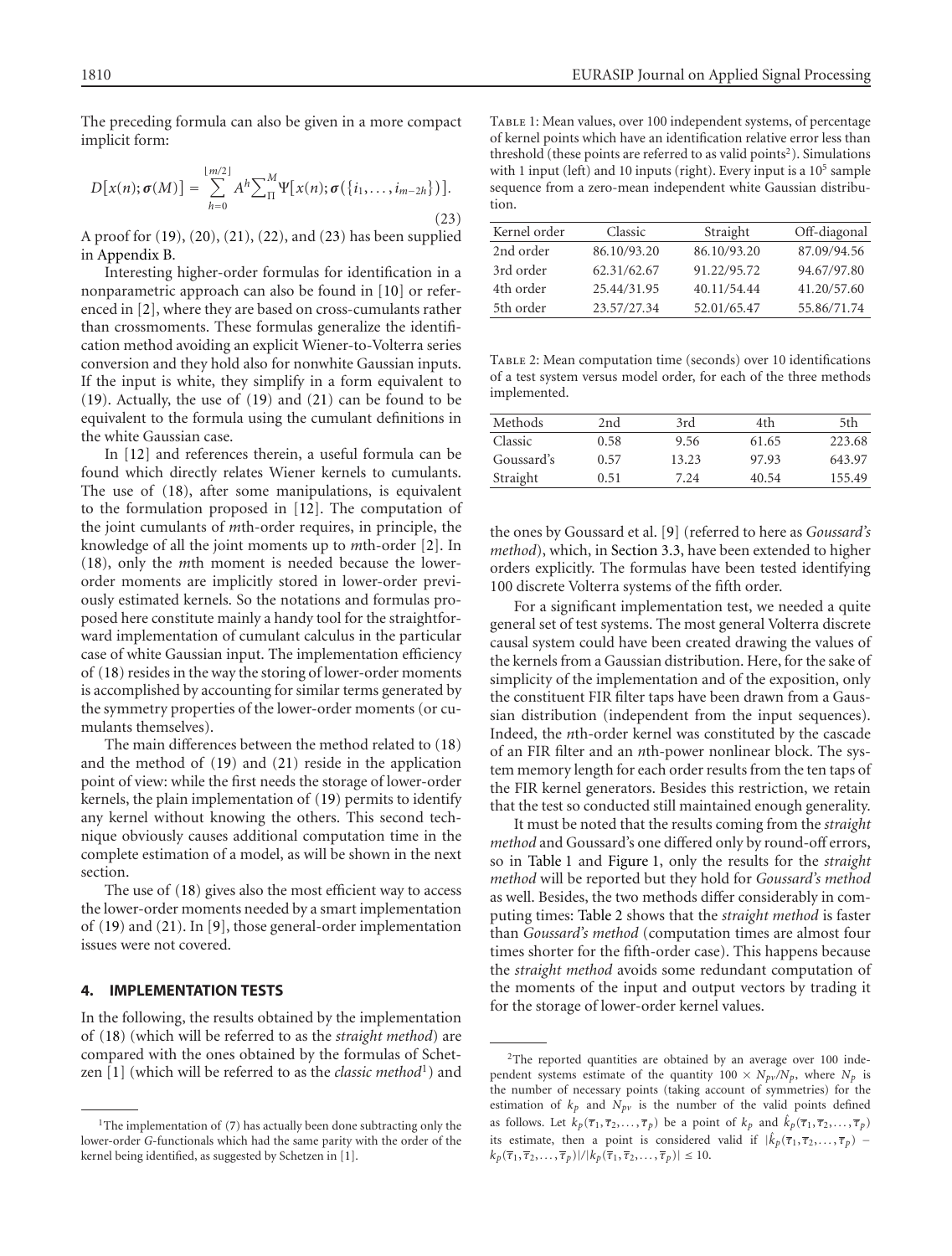

<span id="page-4-0"></span>FIGURE 1: Percentage of valid points (see footnote a) versus number (or length) of input signals for only one of the test systems. An abscissa unit corresponds to 105 independent input samples. (a) 2nd order, (b) 3rd order, (c) 4th order, and (d) 5th order.

The first test for the estimation efficiency has been performed using ten white Gaussian inputs of 105 samples for each of the 100 systems. The results of this test are shown in [Table 1.](#page-3-1) Each cell of the table reports two values: the first one refers to one input of 10<sup>5</sup> samples. The second one is the value obtained with a mean on ten kernel identifications, with ten independent input sequences of the same length. Under the assumption of the ergodicity of the identification process, this procedure corresponds to a single experiment with an input length ten times longer than the first one. When the value of the desired kernel is nearly zero, the relative error tends to infinity. As a consequence, we established an arbitrary threshold for the relative error value equal to 10. Only the points with a relative error under threshold are considered as valid points. [Table 1](#page-3-1) shows the percentage of valid points.

Results show, for all the methods, an improvement of identification accuracy as the input length increases. In the *classic method*, such improvement is less than in the *straight* one. This first test was a consistency test for the algorithms.

In a subsequent simulation, the percentage of acceptance of kernel points has been calculated increasing further the number of the input signals for only one of the test systems arbitrarily chosen. [Figure 1](#page-4-0) shows such results, evidencing how the *straight method* works better than the *classic* one. The off-diagonal estimates have been reported both in [Table 1](#page-3-1) and in [Figure 1](#page-4-0) as a reference, because they represent the best case, which is equivalent for all the methods considered so far.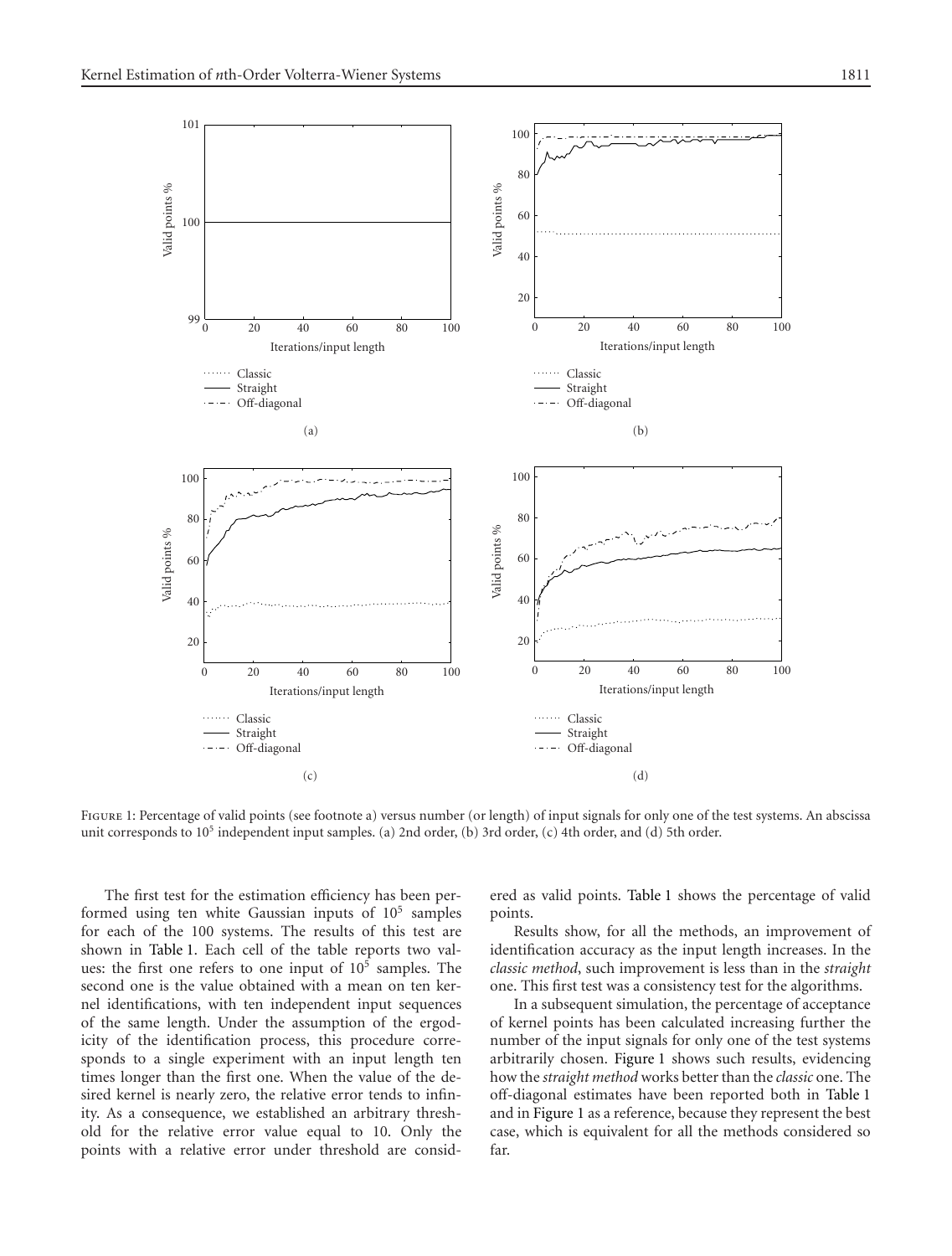# **5. CONCLUSION**

The formulas proposed here with the use of well-suited notations permit to handle, in an efficient way, the *n*th-order identification of Wiener kernels. The proof of the formulas has been supplied and simulation has demonstrated their efficiency with respect to the classic Lee-Schetzen method. The alternate method proposed here and referred to as the *straight method* has been shown to be considerably faster than previous improvements of the Lee-Schetzen method known in literature [\[9](#page-9-8)], especially as the order and the size of the kernels increase.

### <span id="page-5-0"></span>**APPENDICES**

## **A. PROOF OF FORMULA [\(17\)](#page-2-6)**

We have to prove that when  $x(n)$  is a sequence of white Gaussian random variables (an i.i.d. Gaussian process), it holds that

$$
E\{y(n)D[x(n);\sigma(M)]\}
$$
  
=  $\sum_{h=0}^{\lfloor m/2 \rfloor} (m-2h)! A^{m-h} \sum_{\Pi}^{M} k(\sigma(\{i_1,\ldots,i_{m-2h}\})),$  (A.1)

with  $M = \{1, 2, ..., m\}$ ,  $m \in \mathbb{N}$ ,  $m < \infty$ .

When the Wiener series expansion exists, we can write

<span id="page-5-1"></span>
$$
y(n) = \sum_{h=0}^{\infty} G_h[k_h; x(n)].
$$
 (A.2)

If we multiply the left and right members of [\(A.2\)](#page-5-1) by  $D[x(n); \sigma(M)]$  and apply the expectation operator, then, exploiting the orthogonality of the *G* and *D* operators defined in [\(2\)](#page-1-3) and [\(10\)](#page-2-12) (it can be easily proved that *D* operators are a particular case of *G* operators [\[1](#page-9-0), [9\]](#page-9-8)), it holds that

<span id="page-5-2"></span>
$$
E\{y(n)D[x(n);\boldsymbol{\sigma}(M)]\}
$$
  
= 
$$
\sum_{h=0}^{m} E\{G_h[k_h; x(n)]D[x(n);\boldsymbol{\sigma}(M)]\}.
$$
 (A.3)

From the properties of the expectation operator and of the operators *G* and *D*, it follows that in the sum of [\(A.3\)](#page-5-2) for even (odd) *m*, the terms with indices *h* odd (even) are identically zero, then [\(A.3\)](#page-5-2) can be simplified as follows:

$$
E\{y(n)D[x(n);\sigma(M)]\}
$$
  
= 
$$
\sum_{h=0}^{\lfloor m/2 \rfloor} E\{G_{m-2h}[k_{m-2h};x(n)]D[x(n);\sigma(M)]\}.
$$
 (A.4)

So [\(A.1\)](#page-5-3) holds if the validity of the following can be verified:

$$
E\{G_{m-2h}[k_{m-2h};x(n)]D[x(n);\sigma(M)]\}
$$
  
=  $(m-2h)!A^{m-h}\sum_{\Pi}^{M}k(\sigma(\{i_1,\ldots,i_{m-2h}\})),$  (A.5)

for all  $m, h \in \mathbb{N}, h \leq \lfloor m/2 \rfloor$ .

To prove [\(A.5\)](#page-5-4), we have to consider the explicit general expression of a *G* operator in the discrete-time case [\[1,](#page-9-0) [2](#page-9-1)]:

$$
G_p[k_p; x(n)] = \sum_{s=0}^{\lfloor p/2 \rfloor} \sum_{\tau_1} \cdots \sum_{\tau_{p-2s}} \frac{(-1)^s p! A^s}{(p-2s)! s! 2^s}
$$
  
 
$$
\times \sum_{\xi_1} \cdots \sum_{\xi_s} k_p(\xi_1, \xi_1, \ldots, \xi_s, \xi_s, \tau_1, \ldots, \tau_{p-2s})
$$
  
 
$$
\times x(n-\tau_1) \cdots x(n-\tau_{p-2s}). \tag{A.6}
$$

<span id="page-5-5"></span>Using [\(A.6\)](#page-5-5) and the definition of the  $\sum \prod$  operator and letting  $p = m - 2h$ , [\(A.5\)](#page-5-4) can be simplified as

$$
\sum_{s=0}^{\lfloor p/2 \rfloor} C_s \sum_{\tau_1} \cdots \sum_{\tau_{p-2s}} \sum_{\xi_1} \cdots \sum_{\xi_s} k_p(\xi_1, \xi_1, \ldots, \xi_s, \xi_s, \tau_1, \ldots, \tau_{p-2s})
$$
  
 
$$
\times \sum_{\tau_1} \prod_{\tau_2, \ldots, \tau_{p-2s}, \sigma_1, \ldots, \sigma_m} ( \chi_{\tau_1, \ldots, \tau_p})
$$
  
= 
$$
\sum_{\tau_1}^M k(\sigma(\{i_1, \ldots, i_p\})), \qquad (A.7)
$$

<span id="page-5-10"></span><span id="page-5-3"></span>with

<span id="page-5-7"></span><span id="page-5-6"></span>
$$
C_s = \frac{(-1)^s}{(p-2s)!s!2^s}.
$$
 (A.8)

Now consider the general expression of a term of the sum over *s* in the first member of [\(A.7\)](#page-5-6):

$$
C_s \sum_{\tau_1} \cdots \sum_{\tau_{p-2s}} \sum_{\xi_1} \cdots \sum_{\xi_s} k_p(\xi_1, \xi_1, \ldots, \xi_s, \xi_s, \tau_1, \ldots, \tau_{p-2s})
$$
  
 
$$
\times \sum \prod (\tau_1, \ldots, \tau_{p-2s}, \sigma_1, \ldots, \sigma_m).
$$
 (A.9)

We will show hereafter how the terms deriving from the expansion of  $(A.9)$  can be grouped in  $\lfloor p/2 \rfloor$  term typologies. We define as *ν-type term* the following expression:

<span id="page-5-8"></span>
$$
C_s \sum_{\xi_1} \cdots \sum_{\xi_\nu} k_p(\xi_1, \xi_1, \ldots, \xi_\nu, \xi_\nu, \sigma_1, \ldots, \sigma_{p-2\nu})
$$
  
 
$$
\times \sum \prod (\sigma_{p-2\nu+1}, \sigma_{p-2\nu+2}, \ldots, \sigma_{m-1}, \sigma_m).
$$
 (A.10)

Note that in the expression [\(A.10\)](#page-5-8), there are *ν* pairs of identical formal variables in the argument of  $k_p$  and a corresponding number *ν* of sum operators, which explains the choice of the *ν-type term* name. The term [\(A.10\)](#page-5-8) collects a group of addenda of [\(A.9\)](#page-5-7), as we are going to point out next.

Recalling that an expression like  $E\{x(n - \sigma_i)x(n - \sigma_i)\}\$ generates the sequence  $\delta(\sigma_i - \sigma_j)$ , consider one of the products of unity pulse *δ*-sequences deriving from the complete expansion of [\(A.9\)](#page-5-7):

<span id="page-5-9"></span>
$$
\begin{aligned}\n\delta_{\tau_1 \tau_2} \cdot \cdot \cdot \delta_{\tau_{(2N-1)}\tau_{(2N)}} \delta_{\tau_{(2N+1)}\sigma_1} \cdot \cdot \cdot \delta_{\tau_{(p-2s)}\sigma_{(p-2s-2N)}} \\
\times \delta_{\sigma_{(p-2s-2N+1)}\sigma_{(p-2s-2N+2)}} \cdot \cdot \cdot \delta_{\sigma_{m-1}\sigma_m},\n\end{aligned} (A.11)
$$

<span id="page-5-4"></span>with *N* chosen such that  $0 \le N \le \lfloor (p - 2s)/2 \rfloor$ . The term [\(A.11\)](#page-5-9) is compounded by two types of factors: we will dub *homogeneous* those factors of the form  $\delta_{\tau_i \tau_j}$  and *mixed* those factors of the form  $\delta_{\tau_i \sigma_j}$ , for all *i*,  $j \in \mathbb{N}$ . Note that the product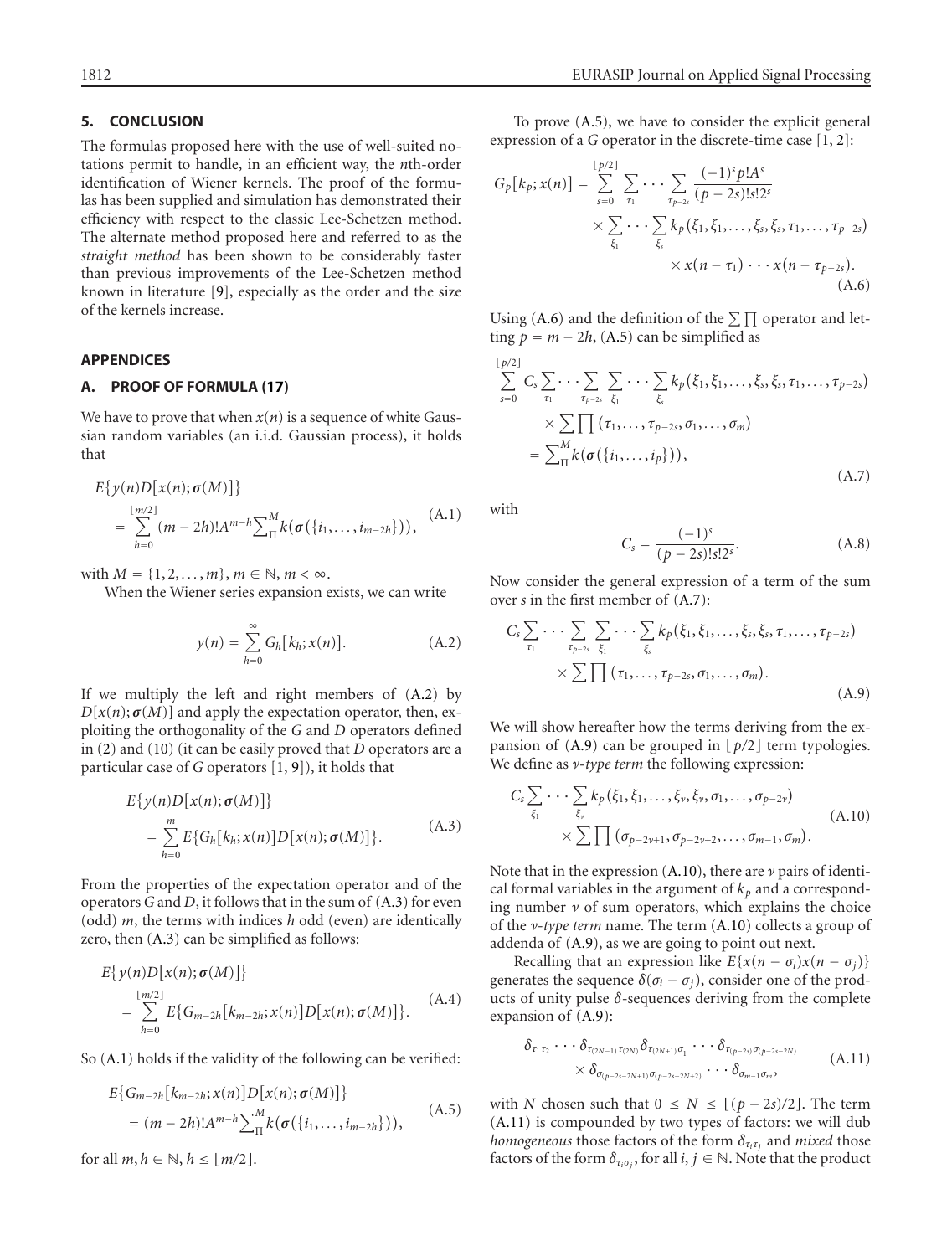between the first part of [\(A.9\)](#page-5-7),

$$
C_{s} \sum_{\tau_{1}} \cdots \sum_{\tau_{p-2s}} \sum_{\xi_{1}} \cdots \sum_{\xi_{s}} k_{p}(\xi_{1}, \xi_{1}, \ldots, \xi_{s}, \xi_{s}, \tau_{1}, \ldots, \tau_{p-2s}),
$$
\n(A.12)

and a *homogeneous* factor  $\delta_{\tau_i \tau_j}$  collapses the two sums  $\sum_{\tau_i}$ and  $\sum_{\tau_i}$  into one, and at the same time makes indistinguishable the arguments of  $k_p$  in the *i*th and *j*th positions. On the other hand, the product between [\(A.12\)](#page-6-0) and a *mixed* factor *δ*<sub>*τ<sub>i</sub>σ<sub><i>i*</sub></sub> cancels the sum  $\sum_{τ_i}$  and substitutes  $τ_i$  with  $σ_j$  in the *i*th</sub> position of the argument of  $k_p$ . Using the sifting property of the *δ*-sequences and letting  $ξ<sub>s+i</sub> = τ<sub>i</sub>$ , from the product between [\(A.12\)](#page-6-0) and [\(A.11\)](#page-5-9), we obtain the following simplified expression of a group of addenda of [\(A.9\)](#page-5-7):

$$
C_{s} \sum_{\tau_1} \cdots \sum_{\tau_N} \sum_{\xi_1} \cdots
$$
  
 
$$
\times \sum_{\xi_s} k_p(\xi_1, \xi_1, \ldots, \xi_s, \xi_s, \tau_1, \tau_1, \ldots, \tau_N, \tau_N, \sigma_1, \ldots, \sigma_{p-2s-2N})
$$
  
 
$$
\times \delta_{\sigma_{(p-2s-2N+1)}\sigma_{(p-2s-2N+2)}} \cdots \delta_{\sigma_{m-1}\sigma_m}.
$$
  
(A.13)

The expression [\(A.13\)](#page-6-1) constitutes a part of a *ν-type term* like [\(A.10\)](#page-5-8) with  $\nu = s + N$ , and it is easy to show that all the terms obtained from  $\sum \prod_{i=1}^{n} (\tau_1, \ldots, \tau_{p-2s}, \sigma_1, \ldots, \sigma_m)$ , having their first *<sup>p</sup>*−2*<sup>s</sup>* factors in common with the term [\(A.11\)](#page-5-9), can be collected by the following expression:

$$
\delta_{\tau_1 \tau_2} \cdots \delta_{\tau_{(2N-1)}\tau_{(2N)}} \delta_{\tau_{(2N+1)}\sigma_1} \cdots \delta_{\tau_{(p-2s)}\sigma_{(p-2s-2N)}} \times \sum \prod (\sigma_{p-2s-2N+1}, \sigma_{p-2s-2N+2}, \ldots, \sigma_{m-1}\sigma_m).
$$
\n(A.14)

Hence, the term of type  $s + N$ 

$$
C_{s} \sum_{\xi_{1}} \cdots \sum_{\xi_{s}} \sum_{\tau_{1}} \cdots
$$
  
 
$$
\times \sum_{\tau_{N}} k_{p}(\xi_{1}, \xi_{1}, \ldots, \xi_{s}, \xi_{s}, \tau_{1}, \tau_{1}, \ldots, \tau_{N}, \tau_{N}, \sigma_{1}, \ldots, \sigma_{p-2(s+N)})
$$
  
 
$$
\times \sum \prod (\sigma_{p-2s-2N+1}, \sigma_{p-2s-2N+2}, \ldots, \sigma_{m-1}\sigma_{m}), \qquad (A.15)
$$

collects all the addenda of the complete expansion of [\(A.9\)](#page-5-7) which have in common the following  $p - 2s$  factors:

$$
\delta_{\tau_1\tau_2}\cdots\delta_{\tau_{(2N-1)}\tau_{(2N)}}\delta_{\tau_{(2N+1)}\sigma_1}\cdots\delta_{\tau_{(p-2s)}\sigma_{(p-2s-2N)}}.\tag{A.16}
$$

Now, it can be observed that in the expansion of [\(A.9\)](#page-5-7), there are other terms of the same kind of [\(A.15\)](#page-6-2) which have the expression

$$
\sum \prod (\sigma_{p-2s-2N+1}, \sigma_{p-2s-2N+2}, \ldots, \sigma_{m-1}, \sigma_m)
$$
 (A.17)

in common, but the argument of  $k_p$  different for a permutation of the group of variables

<span id="page-6-3"></span>
$$
(\tau_1, \tau_1, \ldots, \tau_N, \tau_N, \sigma_1, \ldots, \sigma_{p-2(s+N)}).
$$
 (A.18)

<span id="page-6-0"></span>Using the symmetry hypothesis<sup>3</sup> on  $k_p$ , those terms become similar to [\(A.15\)](#page-6-2). Hence we now aim at obtaining the coefficient to be multiplied by [\(A.15\)](#page-6-2) which accounts for all those similar terms. This coefficient is actually the number of completely distinct permutations, in the sense of the definition of  $\sum \prod$ , among the *P* = (*p* − 2*s*)!/2<sup>*N*</sup> permutations of the group of variables [\(A.18\)](#page-6-3) with *N* pairs of repeated elements. Indeed, note that a position exchange of the variable *σ* from *i*th to *j*th position in the argument of *kp* corresponds to a distinct permutation. In fact, that position exchange derives from two distinct factor products of  $\sum \prod(\cdot)$  which differ at least in the mixed factors  $\delta_{\sigma \tau_i}$  and  $\delta_{\sigma \tau_j}$ . On the other hand, a position exchange between the variable pairs  $(\tau_i, \tau_i)$ and  $(\tau_j, \tau_j)$  corresponds to a change of the order of factors in product terms. The product terms, where the homogeneous factors  $\delta_{\tau_i \tau_i}$  and  $\delta_{\tau_j \tau_j}$  differ only in position, will be indistinguishable for  $\Sigma \Pi$ . *N* being the number of pairs of the  $\tau$  variables in the argument of  $k_p$ , for each of the allowed *P* permutations, there will be a group of *N*! indistinguishable corresponding permutations. So, in the expansion of [\(A.9\)](#page-5-7), the number of indistinguishable terms from the term [\(A.15\)](#page-6-2), due to the symmetry of  $k_p$ , will be equal to

<span id="page-6-4"></span>
$$
U_{s+N,s} = \frac{(p-2s)!}{N!2^N}.
$$
 (A.19)

<span id="page-6-1"></span>The first subscript of *U* denotes the type of the term to which the coefficient is associated and the second is the index of the outer sum of [\(A.7\)](#page-5-6).

Up to this point, we have focused our attention on the fact that, *s*, *N*, and the *n*-tuple  $(\sigma_1, \sigma_2, \ldots, \sigma_{p-2(s+N)})$  being chosen, the term  $(A.15)$  is a representative of  $U_{s+N,s}$  similar terms of [\(A.9\)](#page-5-7). Now, we observe that, for the symmetry of  $k_p$  and the definition of  $\sum \prod_{i=1}^{n} (\tau_1, \ldots, \sigma_m)$ , we have  $N_c =$  $\binom{m}{p-2(s+N)}$  equivalence classes which have a term like [\(A.15\)](#page-6-2) as a representative. Those *N<sub>C</sub>* classes constitute the quotient set of the terms of  $(A.9)$  under the symmetry of  $k_p$  and the distinguishability rules of  $\Sigma \Pi$ . Actually, each equivalence class corresponds to an unordered choice of  $(p - 2(s + N))$ from a total of *m σ*-variables.

<span id="page-6-2"></span>Henceforth, the definition [\(13\)](#page-2-3) of the  $\sum_{\Pi}$  operator comes in handy to define the term:

$$
T_{s+N} = \sum_{\Pi}^{M} \sum_{\xi_1} \cdots
$$
  
 
$$
\times \sum_{\xi_{s+N}} k_p(\xi_1, \xi_1, \ldots, \xi_{s+N}, \xi_{s+N}; \sigma(\{i_1, \ldots, i_{p-2(s+N)}\})).
$$
  
(A.20)

This term collects all the representatives of the equivalence classes we can obtain from the set of terms of [\(A.9\)](#page-5-7) for a certain choice of *s* and *N*.

<sup>&</sup>lt;sup>3</sup>The kernel that is derived for a system need not be symmetric but computations are greatly simplified if only symmetric kernels are considered. A simple procedure exists by which a nonsymmetric kernel can be symmetrized so that we are able to consider only symmetric kernels without any loss of generality [\[1\]](#page-9-0).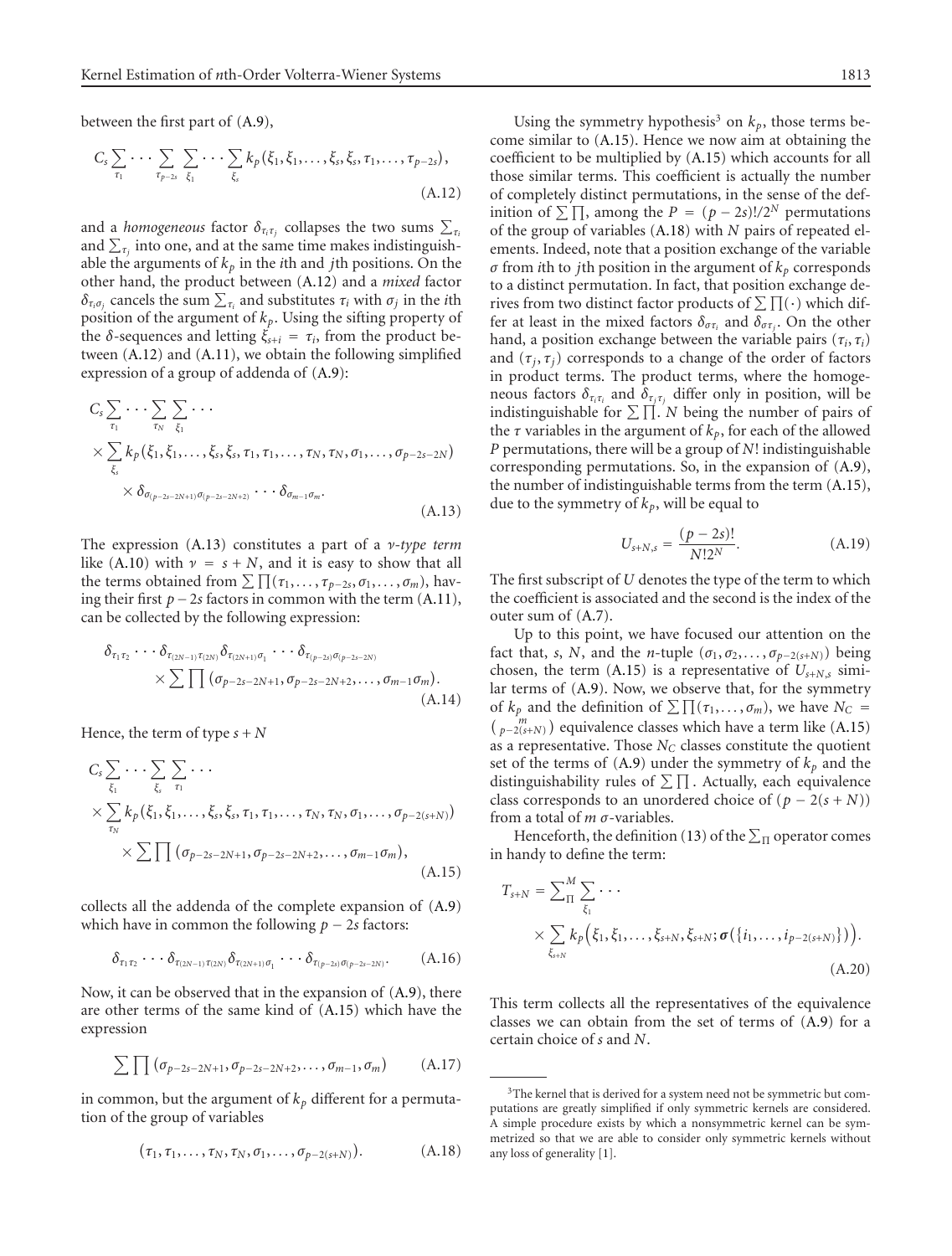<span id="page-7-1"></span>Now, by the previous arguments and definitions, it is straightforward to rewrite [\(A.7\)](#page-5-6) in the following equivalent form:

$$
\sum_{s=0}^{\lceil p/2 \rceil} C_s \sum_{N=0}^{\lceil (p-2s)/2 \rceil} U_{s+N,s} T_{s+N} = T_0.
$$
 (A.21)

<span id="page-7-3"></span>For the validity of  $(A.21)$ , it suffices to verify  $\lfloor p/2 \rfloor + 1$  equations, the first of which is

<span id="page-7-2"></span>
$$
C_0 U_{0,0} T_0 = T_0, \t\t (A.22)
$$

and it is trivially verified as  $C_0 = 1/p!$  and  $U_{0,0} = p!$ . The remaining  $\lfloor p/2 \rfloor$  equations will be verified if it holds that

$$
\sum_{s=0}^{j} C_{s} U_{j,s} = 0.
$$
\n(A.23)

Using definitions [\(A.19\)](#page-6-4) and [\(A.8\)](#page-5-10), we can write

$$
\sum_{s=0}^{j} C_s U_{j,s} = \sum_{s=0}^{j} (-1)^s (1)^{j-s} {j \choose s} \frac{1}{j!2^j} = 0.
$$
 (A.24)

Then with the use of Newton's binomial formula  $\sum_{s=0}^{j} {j \choose s} a^{j-s} b^{s} = (a + b)^{j}$ , for all  $a, b \in \mathbb{R}$ , [\(A.23\)](#page-7-2) follows immediately.

Finally, [\(A.22\)](#page-7-3) and [\(A.23\)](#page-7-2) imply [\(A.21\)](#page-7-1) which is equiva-lent to [\(A.7\)](#page-5-6) and [\(A.5\)](#page-5-4). The validity of (A.5), for all  $m, h \in \mathbb{N}$ ,  $h \leq \lfloor m/2 \rfloor$ , implies [\(A.1\)](#page-5-3).

## <span id="page-7-0"></span>**B. PROOF OF FORMULAS [\(19\)](#page-2-8), [\(20\)](#page-2-9), [\(21\)](#page-2-7), [\(22\)](#page-2-10), AND [\(23\)](#page-3-0)**

Exploiting  $(18)$ , we will prove that formulas  $(19)$ ,  $(20)$ ,  $(21)$ , [\(22\)](#page-2-10), and [\(23\)](#page-3-0) are valid for every finite set of distinct naturals *M* with cardinality *m*.

With the use of [\(18\)](#page-2-5), the verification of [\(19\)](#page-2-8) is equivalent to the verification of the following equation:

$$
E\{y(n)\Psi[x(n);\sigma(M)]\}
$$
  
=  $E\{y(n)D[x(n);\sigma(M)]\}$   

$$
- \sum_{h=1}^{\lfloor m/2 \rfloor} (m-2h)!A^{m-h} \sum_{\Pi}^{M} k(\sigma(\{i_1,...,i_{m-2h}\})).
$$
 (B.1)

We have to show that the definition of the Ψ operator given in [\(20\)](#page-2-9), [\(21\)](#page-2-7), [\(22\)](#page-2-10), and [\(23\)](#page-3-0) implies [\(B.1\)](#page-7-4). This will be demonstrated using induction separately for the odd and even *m* cases. If we let the induction index equal to  $\nu = \lfloor m/2 \rfloor + 1$ , then the cases  $\nu = 1, 2$  correspond to  $m = 0, 2$ in the even *m* case and to  $m = 1, 3$  in the odd *m* case. The cases with  $m = 0, 1, 2, 3$  are verified by [\(18\)](#page-2-5) or, alternatively, can be found proved in [\[9](#page-9-8)] or [\[10\]](#page-9-9) in a different way. Hence, we consider  $m = 2\nu - 2$  for the even case and  $m = 2\nu - 1$  for the odd case, and suppose that [\(22\)](#page-2-10) satisfies [\(19\)](#page-2-8) when the induction index is  $\nu - 1$ . For  $m > 3$  and for  $1 \le h \le \lfloor m/2 \rfloor$ , this is equivalent to supposing the following equation valid:

$$
(m-2h)!A^{m-2h}k(\sigma({i_1,...,i_{m-2h}})))
$$
  
=  $E{y(n)\Psi[x(n);\sigma({i_1,...,i_{m-2h}})]}.$  (B.2)

Using [\(B.2\)](#page-7-5), [\(B.1\)](#page-7-4) can be rewritten as

<span id="page-7-6"></span>
$$
E\{y(n)\Psi[x(n);\sigma(M)]\}
$$
  
=  $E\{y(n)D[x(n);\sigma(M)]\}$   

$$
- \sum_{h=1}^{\lfloor m/2 \rfloor} A^h \sum_{\Pi}^M E\{y(n)\Psi[x(n);\sigma(\{i_1,\ldots,i_{m-2h}\})]\}.
$$
  
(B.3)

Further, for the properties of the expectation and the  $\Sigma_{\Pi}$  operators, [\(B.3\)](#page-7-6) can be rewritten as follows:

$$
E\{y(n)\Psi[x(n);\sigma(M)]\}
$$
  
=  $E\left\{y(n)\left[D[x(n);\sigma(M)]\right.\right.$   

$$
-\sum_{h=1}^{\lfloor m/2\rfloor}A^h\sum_{\Pi}^M\Psi[x(n);\sigma(\{i_1,\ldots,i_{m-2h}\})]\right\}.
$$
  
(B.4)

Due to the arbitrary choice of  $y(n)$ , [\(22\)](#page-2-10) and [\(23\)](#page-3-0) guarantee a recursive definition of Ψ which is a solution for the *ν*-index case of the induction. So [\(22\)](#page-2-10) or [\(23\)](#page-3-0) is a solution for [\(B.1\)](#page-7-4).

It is left to prove that [\(21\)](#page-2-7) fits formulas [\(22\)](#page-2-10) and [\(23\)](#page-3-0), so [\(21\)](#page-2-7) will be the explicit operative solution for [\(19\)](#page-2-8). Exploiting [\(21\)](#page-2-7) and [\(14\)](#page-2-0) in the right member of [\(23\)](#page-3-0), we get

<span id="page-7-7"></span>
$$
D[x(n); \sigma(M)] = \sum_{h=0}^{\lfloor m/2 \rfloor} A^h \sum_{\Pi}^{M} \sum_{\ell=0}^{\lfloor m/2-h \rfloor} (-1)^{\ell} A^{\ell}
$$
  
 
$$
\times \sum_{\Pi} \sum_{\ell=0}^{\{i_1, \dots, i_{m-2h}\}} D[x(n); \sigma(\{i_1, \dots, i_{m-2h-2\ell}\})].
$$
 (B.5)

<span id="page-7-4"></span>From the definition of the  $\Sigma_{\Pi}$  operator and from the property proved in [Appendix C,](#page-8-0) it is easy to derive the rules that allow to rewrite [\(B.5\)](#page-7-7) in this way:

<span id="page-7-8"></span>
$$
D[x(n); \sigma(M)]
$$
  
=  $\sum_{h=0}^{\lfloor m/2 \rfloor} \sum_{\ell=0}^{\lfloor m/2-h \rfloor} (-1)^{\ell} A^{\ell+h} C(m, m-2h, m-2h-2\ell)$   
 $\times \sum_{\Pi}^{M} D[x(n); \sigma({i_1, ..., i_{m-2h-2\ell}})].$  (B.6)

<span id="page-7-9"></span>After collecting similar terms in [\(B.6\)](#page-7-8) (i.e., the terms with equal  $l + h$ ), it can be stated that the validity of the following equation:

$$
\sum_{j=0}^{h+\ell} (-1)^{h+\ell-j} C(m, m-2h-2\ell+2j, m-2h-2\ell) = 0
$$
 (B.7)

<span id="page-7-5"></span>suffices for the validity of [\(B.6\)](#page-7-8). Using definition [\(C.2\)](#page-8-1) and after some trivial manipulations, [\(B.7\)](#page-7-9) becomes

<span id="page-7-10"></span>
$$
\sum_{j=0}^{h+\ell} (-1)^{(h+\ell-j)} (1)^j \binom{h+\ell}{j} = 0.
$$
 (B.8)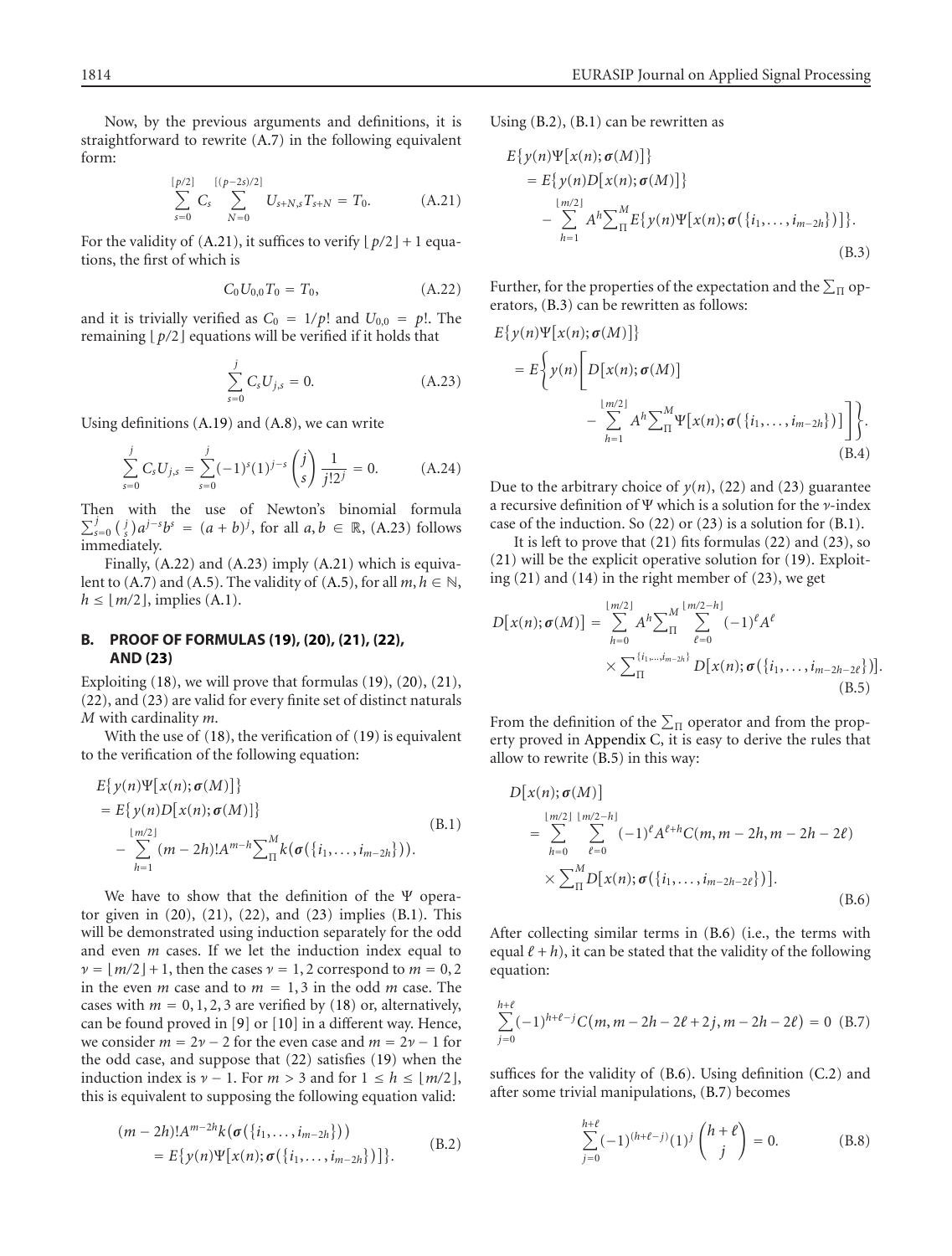With Newton's binomial formula the verification of [\(B.8\)](#page-7-10) is straightforward. Hence also [\(B.6\)](#page-7-8) holds and so does [\(B.5\)](#page-7-7). This suffices to state that [\(21\)](#page-2-7) is a solution for [\(22\)](#page-2-10) and then for [\(19\)](#page-2-8).

### <span id="page-8-0"></span>**C. A PROPERTY OF THE**  $\sum_{\Pi}$  **OPERATOR**

Let *M* be a finite set of positive distinct integers and *R*, *Q* such that *R* ⊆ *Q* ⊆ *M* with cardinalities *m*, *r*, and *q*, respectively, *m*, *r*, and *q* must be all odd or all even integers. Let *f* be a symmetrical mapping with respect to the argument  $\sigma(R)$ . Under this hypothesis, it holds that

<span id="page-8-2"></span>
$$
\sum_{\Pi}^{M} \sum_{\Pi}^{Q} f(\cdot; \sigma(R)) = C(m, q, r) \sum_{\Pi}^{M} f(\cdot; \sigma(R)), \quad (C.1)
$$

<span id="page-8-1"></span>with

$$
C(m,q,r) = \frac{((m-r)/2)!}{((m-q)/2)!((q-r)/2)!}.
$$
 (C.2)

To prove this, let **S** be a mapping which associates a sum of terms with the set of the terms being summed. It must be observed that the first and the second member of [\(C.1\)](#page-8-2) are actually made of sums of terms. So we can associate two sets to the sums in the left and right members of [\(C.1\)](#page-8-2) in this way:

$$
A = \left\{ a : a \in \mathbf{S} \bigg( \sum_{\Pi}^{M} \sum_{\Pi}^{Q} f(\cdot; \sigma(R)) \bigg) \right\},
$$
  

$$
B = \left\{ b : b \in \mathbf{S} \bigg( \sum_{\Pi}^{M} f(\cdot; \sigma(R)) \bigg) \right\}.
$$
 (C.3)

Now, the proof of [\(C.1\)](#page-8-2) can be made by proving that

- (1) for all  $a \in A$ , there exists  $b \in B$  such that  $b \equiv a$ ;
- (2) for all  $b \in B$ , there exists  $A_b = \{a \in A \mid a \equiv b\} \neq \emptyset$ ,  $|A_b| = C(m, q, r).$

We consider first the item (1). Using definition [\(13\)](#page-2-3) of  $\Sigma_{\Pi}$ , the left and the right member of [\(C.1\)](#page-8-2) can be made more explicit (it could be done also in the former definitions of *A* and  $B$ ):

$$
\sum_{j=1}^{m} \sum_{i=1}^{q} f(\cdot; \sigma(R_i)) \sum \prod \sigma(Q_j - R_i) \sum \prod \sigma(M - Q_j),
$$
\n(C.4)

<span id="page-8-4"></span><span id="page-8-3"></span>
$$
\sum_{h=1}^{m} f(\cdot; \sigma(R_h)) \sum \prod \sigma(M - R_h), \qquad (C.5)
$$

*Qj* being a combination of *q* elements chosen from *m* elements of *M*, *Ri* a combination of *r* elements chosen from *q* elements of  $Q_i$ , and  $R_h$  a combination of  $r$  elements chosen from *m* elements of *M*. We also need the definition of the sets of addenda associated to a particular choice of *Ri*, *Qj* and *Rh* in this way:

<span id="page-8-6"></span>
$$
A_{ij} = \mathbf{S}\Big(f(\cdot;\boldsymbol{\sigma}(R_i))\sum \prod \overline{\boldsymbol{\sigma}}^{Q_j}(R_i)\sum \prod \overline{\boldsymbol{\sigma}}^{M}(Q_j)\Big),
$$
  
\n
$$
B_h = \mathbf{S}\Big(f(\cdot;\boldsymbol{\sigma}(R_h))\sum \prod \overline{\boldsymbol{\sigma}}^{M}(R_h)\Big).
$$
 (C.6)

<span id="page-8-5"></span>It obviously holds that  $A = \bigcup_{i,j} A_{ij}$  and  $B = \bigcup_h B_h$ . If now we consider two sets of distinct positive integers *α* and *β*, ex-ploiting the properties deriving from definition [\(11\)](#page-2-4) of  $\Sigma \prod$ , it is easy to prove that

$$
\mathbf{S}\Big(\sum\prod \sigma(\alpha)\times \sum\prod \sigma(\beta)\Big)\subseteq \mathbf{S}\Big(\sum\prod \sigma(\alpha\cup\beta)\Big). \quad (\text{C.7})
$$

Then, noting that for every  $i, j$  allowed by  $(C.4)$ ,  $R_i$  is a combination of elements of  $Q_i$ ,  $Q_i \subseteq M$  implies that  $R_i$ is also a combination of elements of *M*. Hence there exists at least one *h* (among the ones allowed by [\(C.5\)](#page-8-4)) such that  $R_h$  =  $R_i$ . With these arguments, it can be said that *M* −  $R_h$  = ( $Q_i$  −  $R_i$ ) ∪ (*M* −  $Q_i$ ) holds. From the preceding expression and from [\(C.7\)](#page-8-5), it trivially follows that  $A_{ij} \subseteq B_h$ , and then using [\(C.6\)](#page-8-6), it follows that, for all  $a_{ij} \in A_{ij}$ , there exists  $b_h \in B_h$  such that  $a_{ij} = b_h$ . Item (1) has been proved.

Now we will focus on item (2). If we choose a set *Rh* al-lowed by [\(C.7\)](#page-8-5) and the corresponding  $B_h$ , an arbitrary element  $b \in B_h$  would be described by the following expression:

<span id="page-8-7"></span>
$$
b = f(\cdot; \sigma(R_h)) \delta_{\sigma_{i_1} \sigma_{i_2}} \cdots \delta_{\sigma_{i_{p-r-1}} \sigma_{i_{p-r}}}, \qquad (C.8)
$$

with  $\{i_1, \ldots, i_{m-r}\} = (M - R_h)$ . Note that to every factor  $\delta$ , a pair of subscripts is associated. The number of subscript pairs for the term *b* is equal to  $|M - R_h|/2 = (m - r)/2$ . Now we choose a two-set partition of the factors of *<sup>b</sup>*, with (*<sup>q</sup>* <sup>−</sup> *<sup>r</sup>*)*/*2 and (*<sup>m</sup>* <sup>−</sup> *<sup>q</sup>*)*/*2 elements, respectively. To the two-set of factors just obtained will be associated the two corresponding sets having, as elements, the indices of the *σ*-variables in the  $\text{subscripts } I' = \{i'_1, \ldots, i'_{q-r}\}, I'' = \{i''_1, \ldots, i''_{m-q}\}, I' \cup I'' =$  $(M - R_h)$ , and  $I' \cap I'' = \emptyset$ . Now we will pick up only the part of *b* having the factors belonging to the indices set *I* to form the term *b* :

$$
b' = f(\cdot; \sigma(R_h)) \delta_{\sigma_{i'_1} \sigma_{i'_2}} \cdots \delta_{\sigma_{i'_{q-r-1}} \sigma_{i'_{q-r}}}.
$$
 (C.9)

It must be observed that the term *b'* can be generated only by the inner sum of [\(C.4\)](#page-8-3). In particular, it is generated only when  $Q_j = I' \cup R_h$ .  $Q_j$  is an allowed choice of *q* elements among the *m* elements of *M*, and it also holds that  $I'' = M -$ *Qj*. From this, it follows that in the expansion of [\(C.4\)](#page-8-3), there exists only one group of addenda as follows:

$$
f(\cdot;\boldsymbol{\sigma}(R_h))\delta_{\sigma'_{i_1}\sigma'_{i_2}}\cdots\delta_{\sigma'_{i_{q-r-1}}\sigma'_{i_{q-r}}}\sum \prod \boldsymbol{\sigma}(M-Q_j). (C.10)
$$

This group, by the definition of  $\Sigma \prod$ , will surely contain once the addend [\(C.8\)](#page-8-7). So we showed that for all  $b \in B$  and for all partitions of the factors of *b* in two groups of  $(q - r)/2$ and of  $(m - q)/2$  elements, there exists a choice for  $Q_i$  which guarantees that there exists one and only one element of *A* which is congruent with *b*, and so  $A_b \neq \emptyset$ . Moreover,  $|A_b|$ is equal to the number of all possible such partitions of the factors of *b*. This number is obviously equal to the number of permutations of  $(m - r)/2$  elements with the repetition of two elements  $(q - r)/2$  and  $(m - q)/2$  times, respectively. Hence we get  $|A_b| = ((m - r)/2)!/((q - r)/2)!((m - q)/2)!$ . This proves item (2).